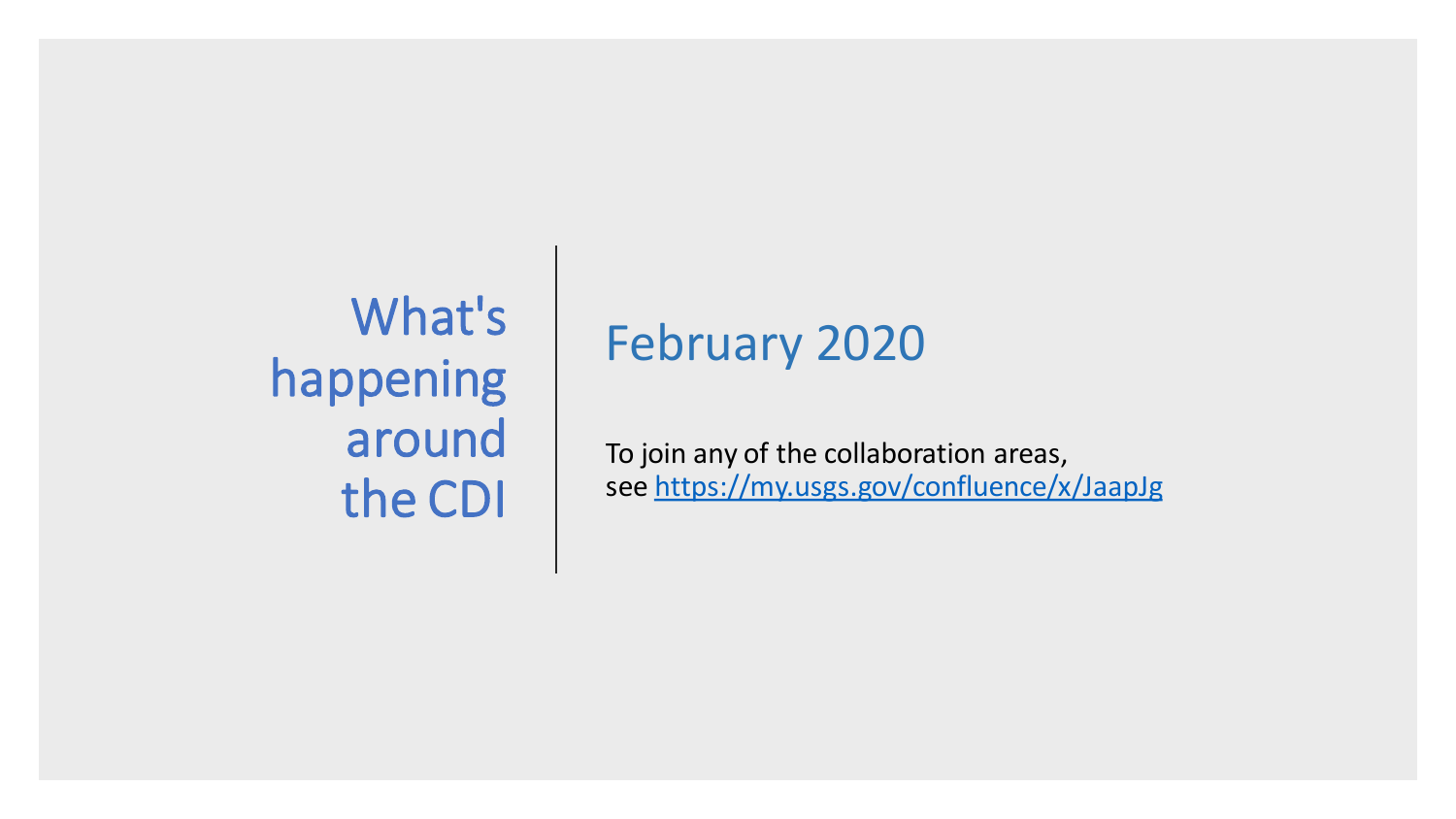February 2020 – Semantic Web Working Group

Group Contacts: [flightsom@usgs.gov](mailto:flightsom@usgs.gov) Next event: TBA (maybe March 12?)

Sky Bristol will join us to talk about semantic harmonization of datasets for OBIS, decision ontologies, and use of semantics in EarthMAP.

Past event: Jan. 9, 2020

Discussion of a journal article inspired us to find more opportunities to learn semantic web basics, such as the DataONE webinar of Jan. 14 and some recommended books and websites. This conversation will be continuing at future meetings.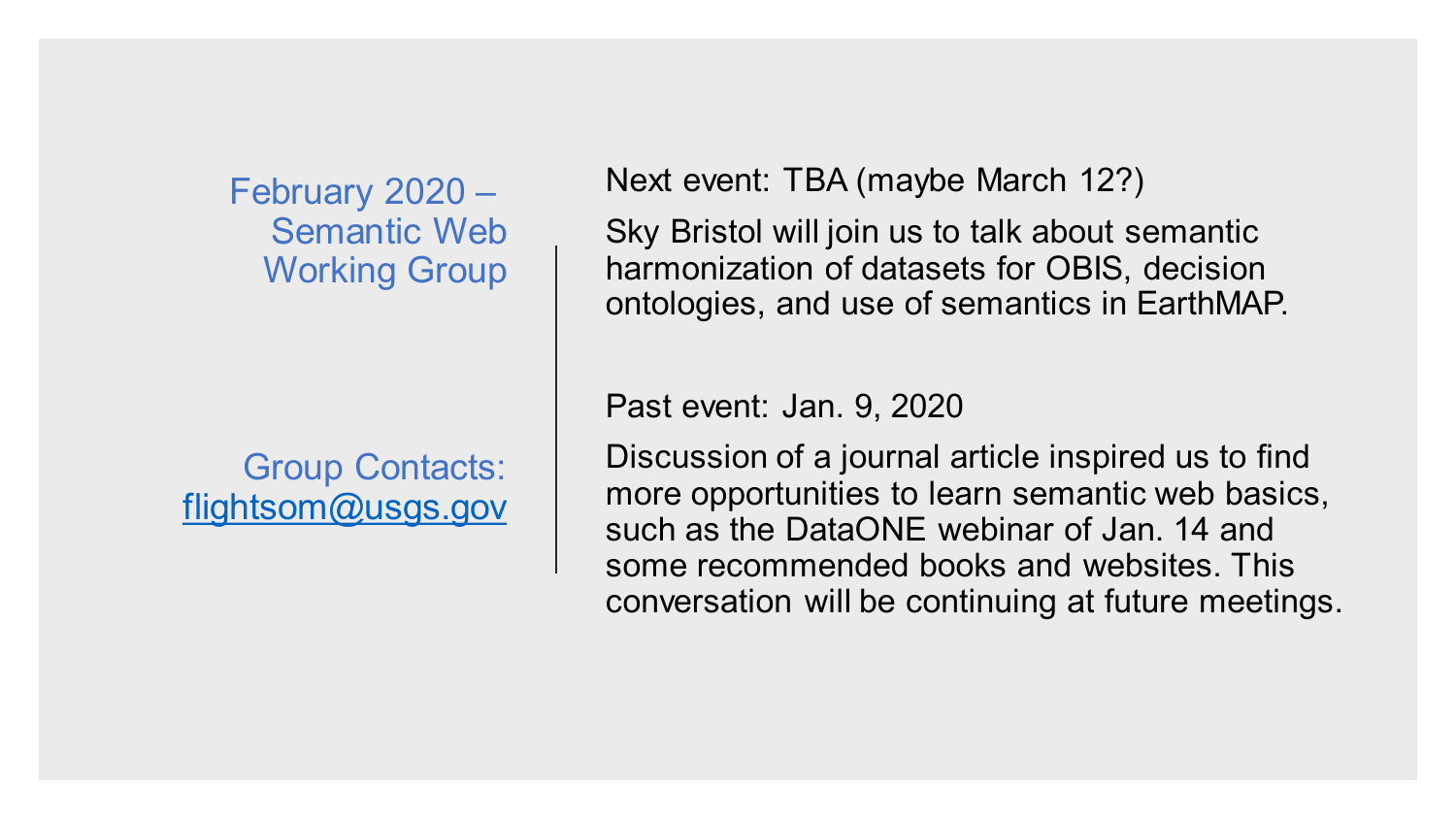February 2020 – Data Management Working Group

Group Contacts: Viv Hutchison - vhutchison@usgs.gov

Madison Langseth mlangseth@usgs.gov Next event: Monday, March 9, 2020

Communicating Data Management Value Propositions to Scientists – Claire Stirm & Juliana Casavan, Science Gateways Community Institute (SGCI)

Past event: Monday, February 10, 2020

Developing Data Management Value Propositions – Claire Stirm & Juliana Casavan, Science Gateways Community Institute (SGCI)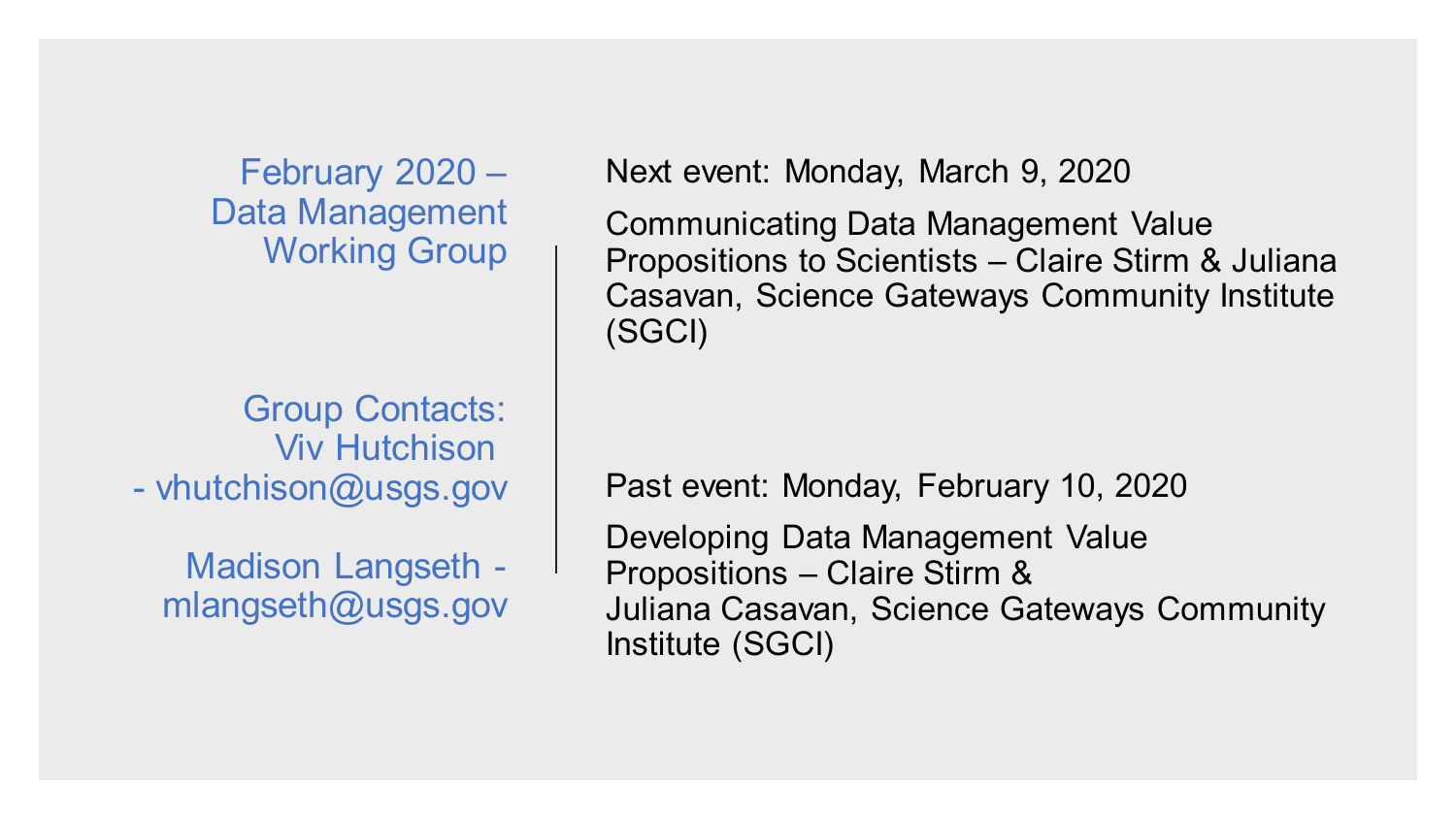February 2020 – Software Development **Cluster** 

Group Contacts: mguy@usgs.gov jknewson@usgs.gov ccladino@usgs.gov

Next event:

February 27th (4th Thursday of the month)

- APIs and SWAGGER
- Jeremey Fee (Hazards) NEIC Locator, code annotation to swagger yml
- Jim Kreft (WMA) Swagger and OpenAPI

Past event:

January 2020

• Software Policies You Should Know – Cassandra Ladino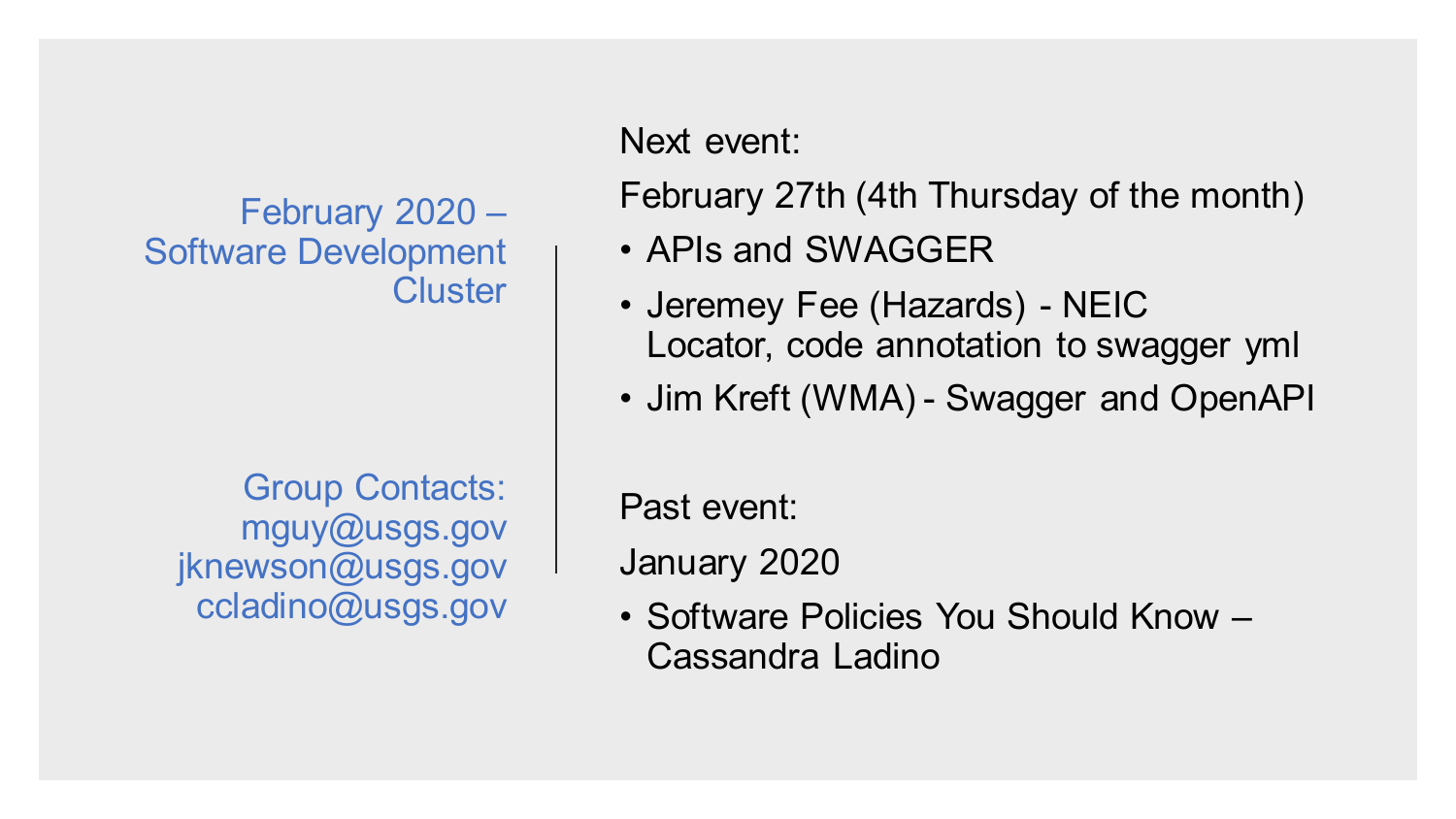## February 2020 - Usability

Group Contacts: Sophie Hou chungyihou@contractor.usgs.gov Next event: February 19, 3 pm Eastern: Town Hall Meeting

- Main Presentation Topic: Choosing Usability **Techniques**
- Another resource review is scheduled for March
- Ongoing activity:
	- Interested in being a usability tester? Sign up at: <https://my.usgs.gov/confluence/x/ZMmpJg>

Past event: January 15, Resource Reviews posted

- Integrating usability testing when designing and developing a product/tool
- Including usability principles and techniques time-and cost-effectively
- Fostering user-centered approach within a project team/throughout the project lifecycle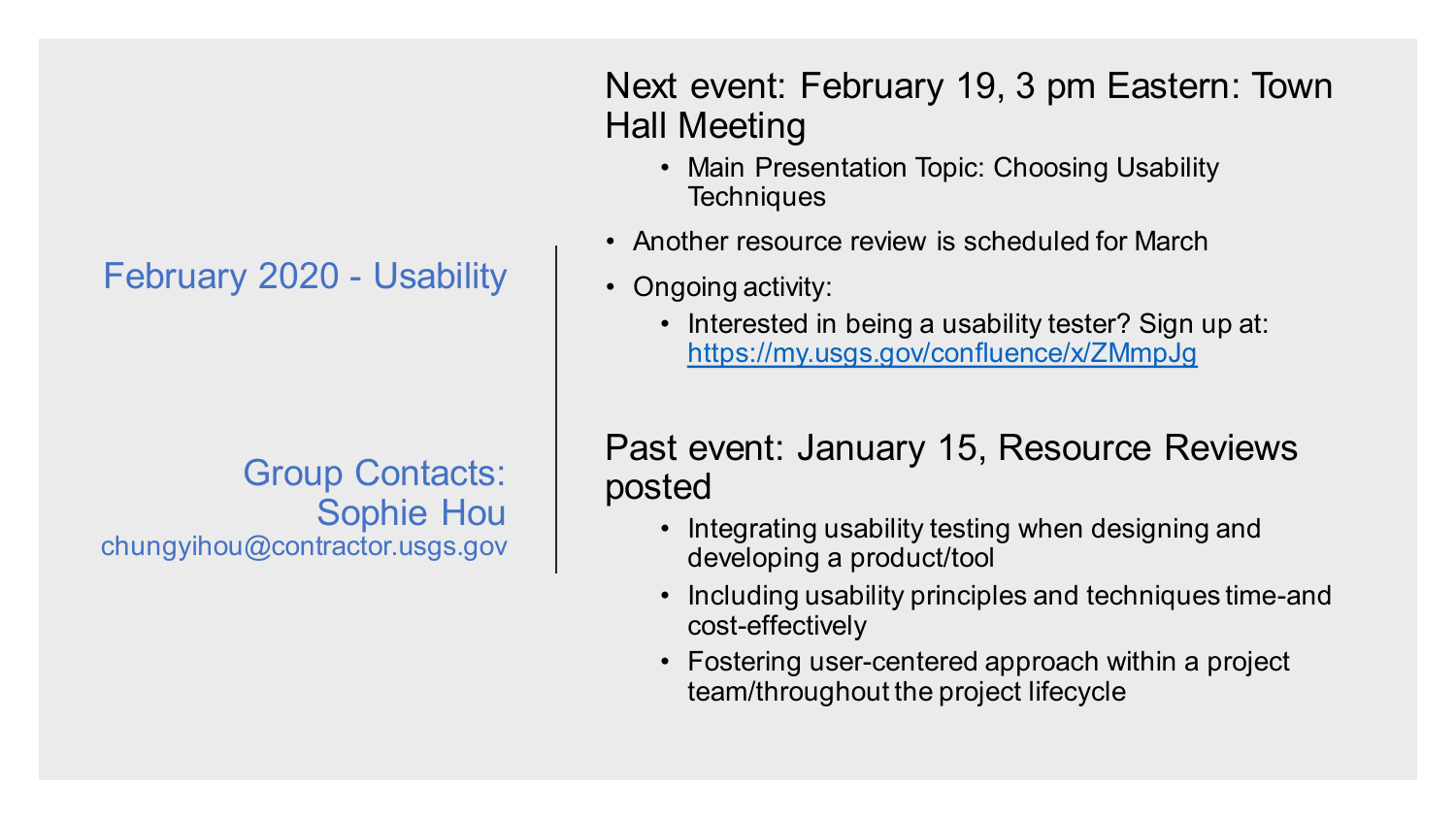February 2020 - Risk

**Group Contacts:** Kris Ludwig, Dave Ramsey, Emily Brooks riskyworld@usgs.gov

Next event: Feb. 20 @ 1p ET – Monthly **Meeting** 

- Kickoff for Training in Human-Centered Design and Inclusive Problem Solving!
- Partnership with Impact360 Alliance
- Register at https://washington.zoom.us/webinar/register/W N\_xSJyeiQwTD6lZApZ9ved\_A

#### Past event: Jan. Monthly Meeting

- Sophie Hou discussed applying usability to web-tool design and development
- Emily Brooks & Alice Pennaz provided an update on stakeholder interviews for the DOI Risk Project (SHIRA)

Ongoing:

- Received 29 proposals to our RFP. Anticipate announcing awards by end of month.
- <https://listserv.usgs.gov/mailman/listinfo/cdi-risk>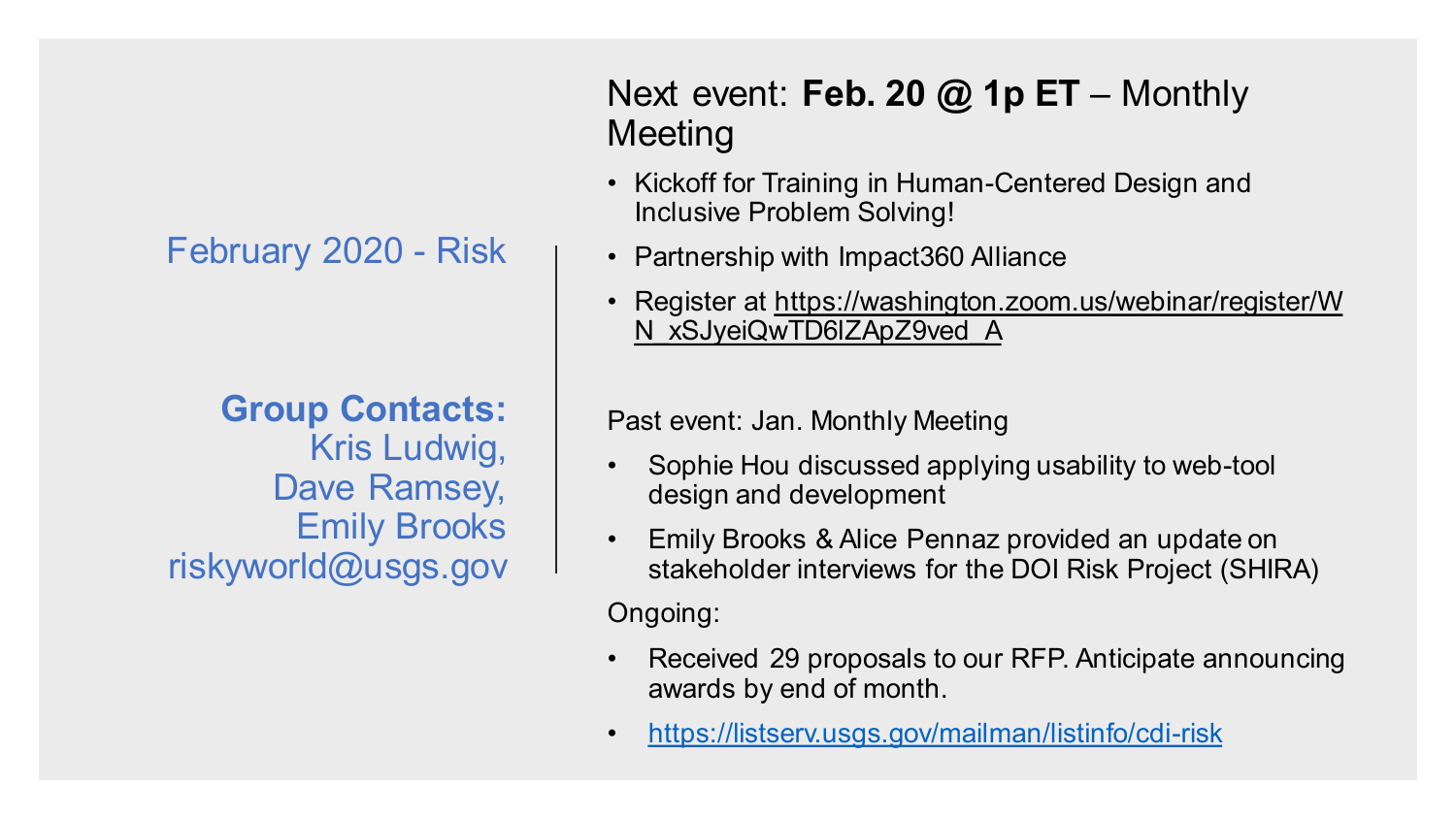February 2020 –

**Open Innovation**

Group Contact:

Sophia Liu sophialiu@usgs.gov

# Next Monthly Meeting: Wed **Feb 26 @ 1 pm ET**

- Sheree Watson leading 3 new citizen science projects in Hawaii (AAAS Fellow - OSQI's Youth and Education in Science Program)
- Update on USGS Open Innovation Strategy; Demo of collaboration tools & resources to share / edit; Team of 3 Teams: 1) Guidance, 2) Policy, 3) Catalog & Toolkit

## Announcements:

- CDI Open Innovation Listserv and Wiki updated
	- <https://listserv.usgs.gov/mailman/listinfo/cdi-openinnovation>
	- [https://my.usgs.gov/confluence/display/cdi/](https://my.usgs.gov/confluence/display/cdi/Open+Innovation+Community) Open+Innovation+Community
- USGS Open Innovation Teams Site Code: **mom37z3**
- CDI Teams Site Open Innovation WG channel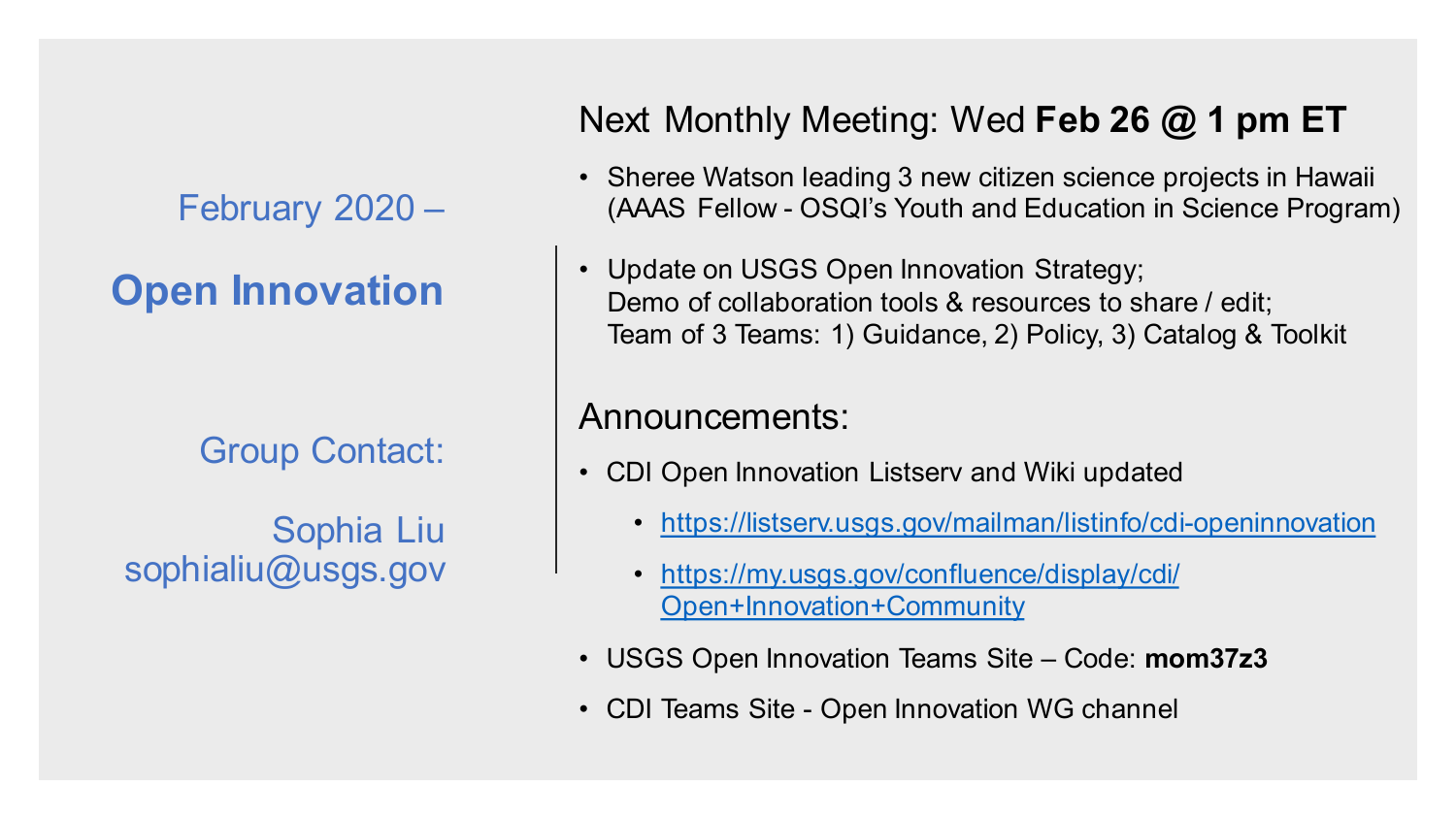February 2020 – Tech Stack Working Group

Group Contacts: Dave Blodgett dblodgett@usgs.gov Rich Signell rsignell@usgs.gov Next event: February 13, 3-4 pm ET

**Urban Flooding Open Knowledge Network** – a stakeholder-driven knowledge network project

Mike Johnson, UC Santa Barbara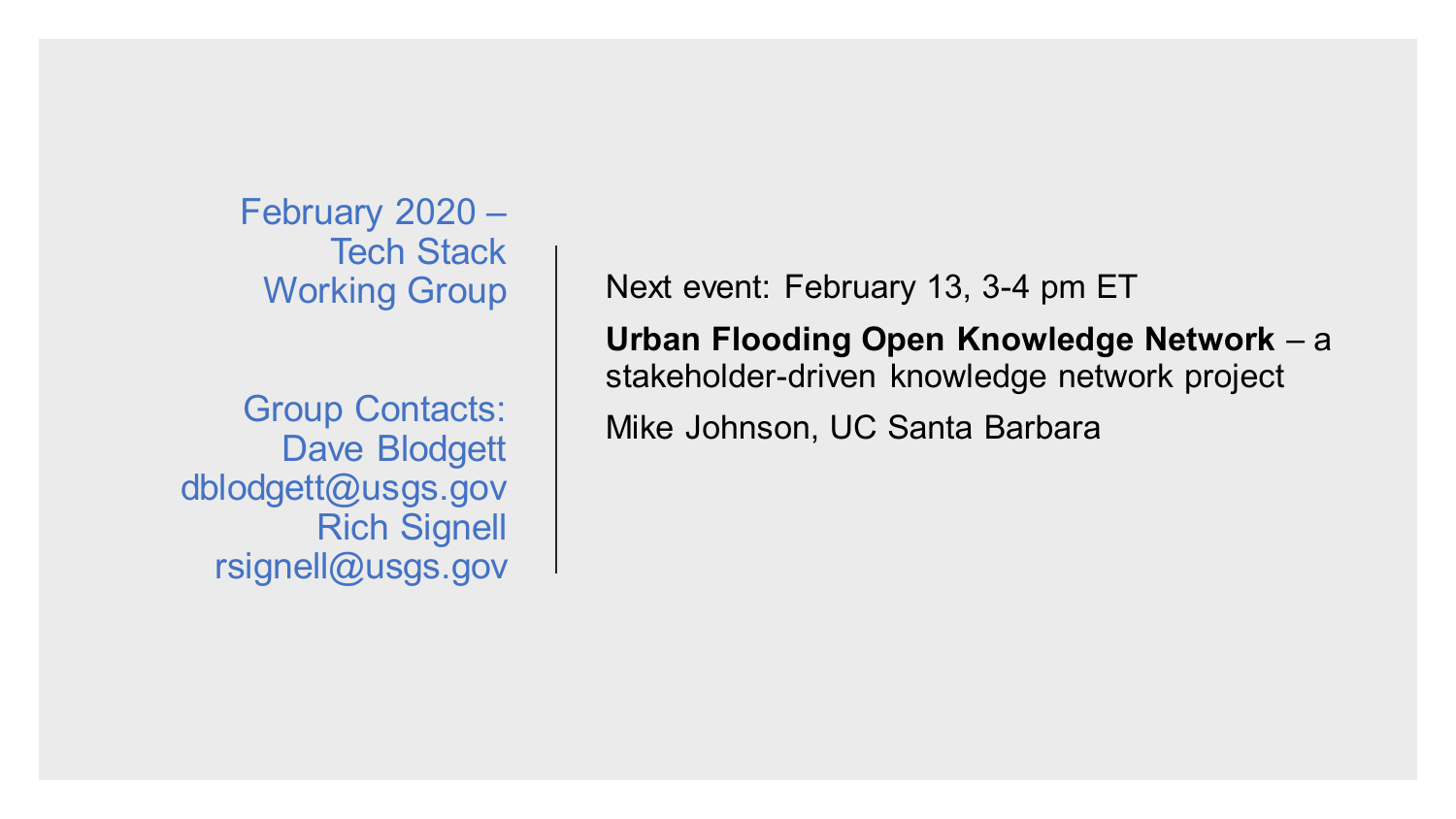ICEMM (Interagency Collaborative for **Environmental** Modeling and Monitoring)

> Group Contacts: pglynn@usgs.gov

## **Next event:**

Annual [ICEMM](https://my.usgs.gov/confluence/display/cdi/Interagency+Collaborative+for+Environmental+Modeling+and+Monitoring) meeting scheduled for March 17-18, 2020 at USGS in Reston, VA. Theme of the meeting: "Integrated Modeling, Monitoring, and Working with Nature".

Speakers from USACE, EPA, USNRC, USGCRP, Virginia Tech. U., U. Michigan, USGS and other institutions.

Agenda to be posted by next week on the ICEMM CDI web site.